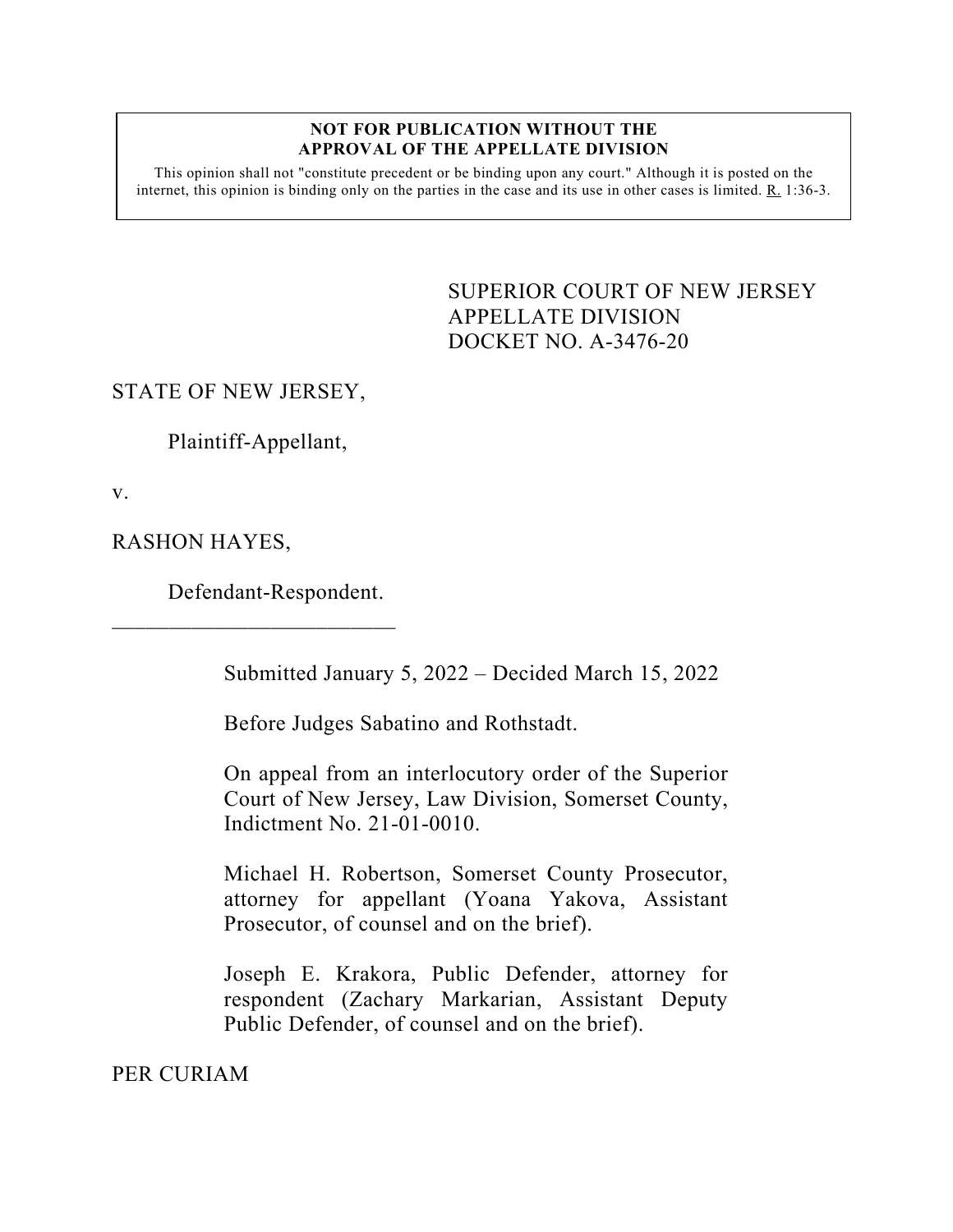We granted the State leave to appeal from the trial court's May 19, 2021 order granting defendant Rashon Hayes's motion to suppress evidence. On appeal, the State argues that contrary to the trial court's determination, police had probable cause to arrest defendant based on an officer detecting the odor of raw marijuana during a roadside interaction, thereby permitting the seizure and search of a bag defendant had outside of his car as part of a search incident to his arrest. It also argues that the search and seizure were permitted under the automobile exception to the warrant requirement. We disagree and affirm substantially for the reasons stated by Judge Peter J. Tober in his comprehensive, eighteen-page written decision issued with the order under appeal.

The facts developed at the two-day suppression hearing, where the arresting officer, State Trooper Russell Cahn, was the only witness, are summarized as follows. On October 15, 2020, Cahn responded to a single car accident on the westbound side of I-78. His conversations and actions during his interactions with the individuals were captured on his body worn camera  $(BWC)$ .

When he arrived on the scene, Cahn observed three sheriff's officers and two individuals; one individual, later identified as defendant, was at the rear of the vehicle, rummaging through items in the open hatchback, and the other,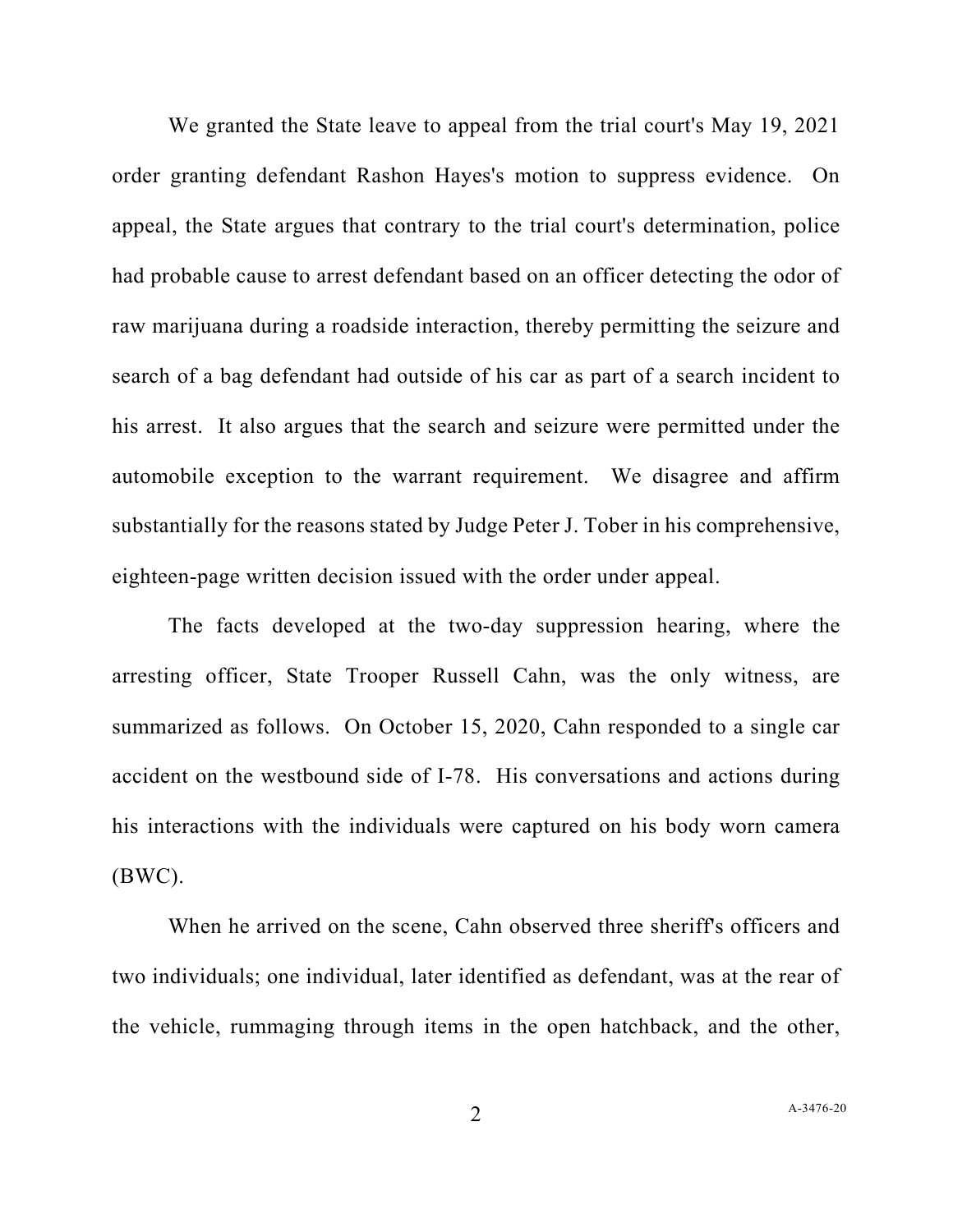defendant's passenger, was seated on the guardrail approximately fifteen to twenty feet away from the vehicle with a black bag on the ground next to him.

Upon his arrival, Cahn spoke to the passenger who identified defendant as the driver. He then asked defendant for his credentials and defendant said he did not have his license. Cahn then asked defendant to sit next to the passenger on the guardrail. Defendant complied and picked up the black bag that was sitting next to the passenger and placed it in front of him. While defendant was sitting on the guardrail, Cahn reengaged in conversation with defendant and the passenger to ascertain "what happened," requested that they write their name and date of birth on a piece of paper, and asked if they needed medical assistance.

After listening to defendant and the passenger for a few minutes regarding the accident, Cahn told the sheriff's officers, "You guys are good if you want to go." However, Sheriff's Officer Russo pulled Cahn to the side and informed him of the "smell [of] marijuana,"[1](#page-2-0) to which Cahn responded, "Yeah Yeah Yeah,"

<span id="page-2-0"></span>The transcript did not capture these words. Instead, the words "smell marijuana" were discerned by the trial judge's "careful review of the . . . [BWC] footage." Our review of the footage, though unnecessary, confirms the trial judge's findings.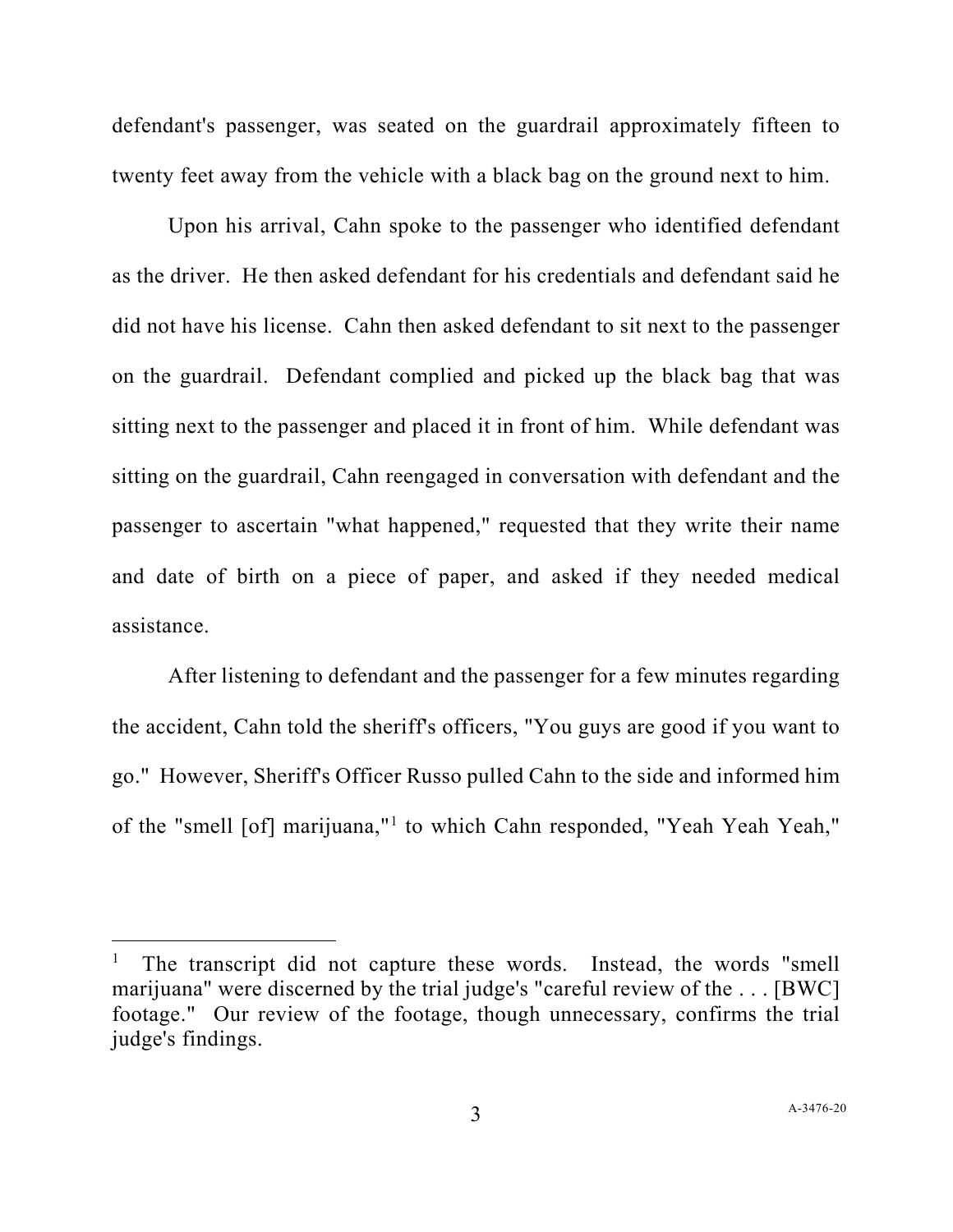and then asked the sheriff's officers to stay on the scene.<sup>[2](#page-3-0)</sup> According to Cahn, he and Russo smelled raw marijuana emanating from the vehicle and he believed that defendant was involved in criminal activity.

Immediately after Cahn's conversation with Russo, he went back to his patrol unit and requested "one or two more units." When asked by dispatch, "[W]hat you got?," Cahn responded, "Standby." He then got out of the patrol car, walked to the back of defendant's vehicle, briefly stood there, and returned to his patrol car and said, "We got odor." When asked, during direct examination, what he was doing when he went back and forth between his patrol car and defendant's vehicle, Cahn testified, "Smelling the odor of raw marijuana going back up to the vehicle to just confirm that I did, in fact, have the odor of raw marijuana."

Thereafter, Cahn returned to defendant and his passenger and asked if either one of them are "medical marijuana patients." They responded, "No," and Cahn immediately arrested defendant, read him his Miranda<sup>[3](#page-3-1)</sup> rights, and secured

<span id="page-3-0"></span> $2$  The BWC footage does not pick up the entire conversation between Cahn and Russo.

<span id="page-3-1"></span><sup>&</sup>lt;sup>3</sup> Miranda v. Arizona, 384 U.S. 436 (1966).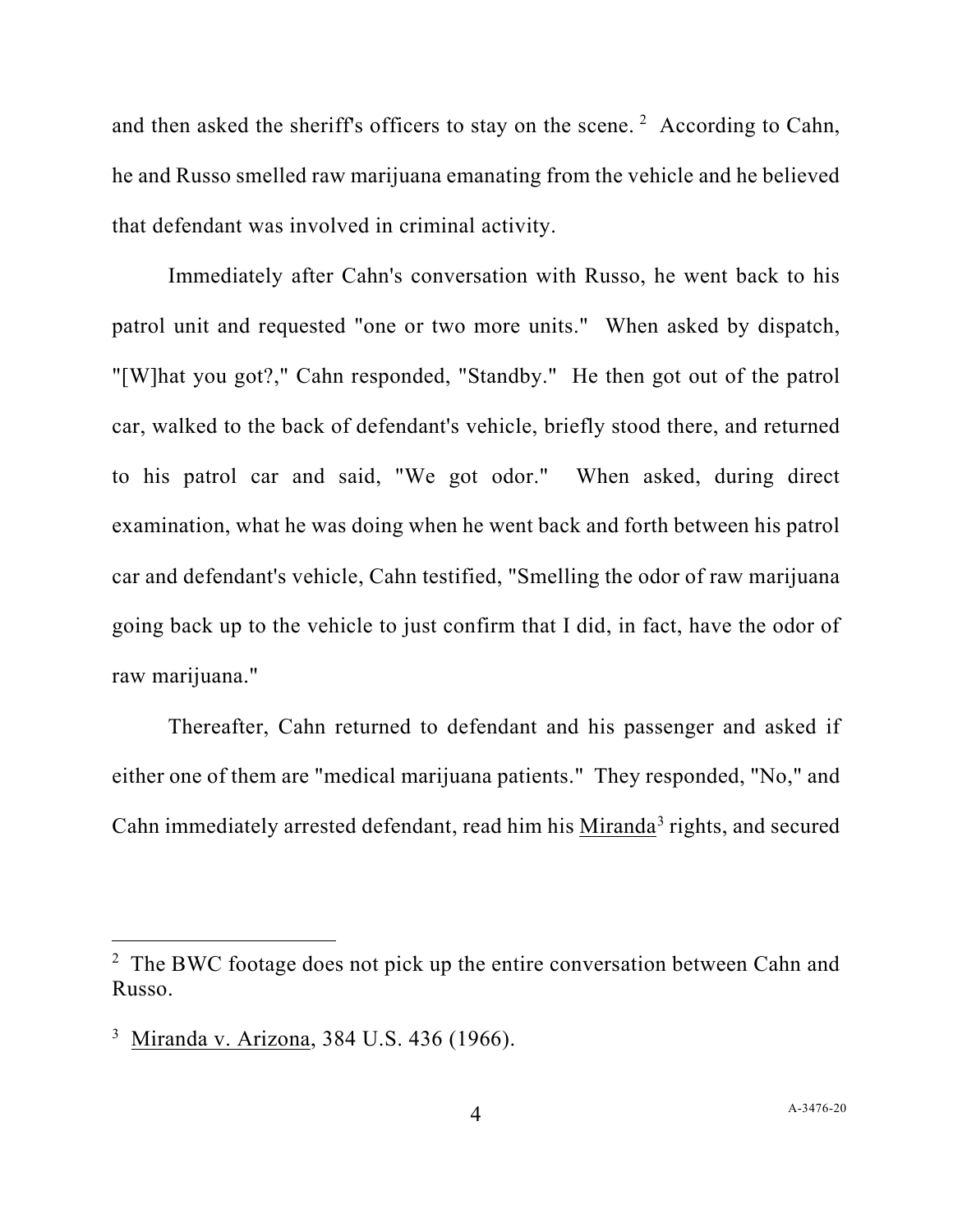him in the back of his patrol car.<sup>[4](#page-4-0)</sup> Cahn also arrested the passenger and secured him in the back of another patrol car. Cahn testified that he arrested them because of the "odor of raw marijuana," which he believed was in either the vehicle or on their person.

No marijuana or other contraband was found in the car or on defendant's or the passenger's person. However, Cahn found marijuana and three pills in defendant's black bag. The marijuana was contained inside a closed, separate plastic bag located in the black bag.

After considering Cahn's testimony, the BWC footage and other evidence, as well as the parties' arguments, Judge Tober granted defendant's motion to suppress. The trial judge found that "[d]efendant was arrested, handcuffed, searched, given Miranda warnings, and place[d] in the back of [the] police vehicle without probable cause to effect the arrest." The judge acknowledged that "New Jersey courts [have] recognized that 'the smell of marijuana itself constitutes probable cause that a criminal offense ha[s] been committed and that additional contraband might be present,'" but after a review of the "relevant case law provided by both parties," he concluded that "[i]t is not clear that the odor

<span id="page-4-0"></span><sup>4</sup> After his arrest, a grand jury indicted defendant, charging him with thirddegree CDS possession, N.J.S.A. 2C:35-10(a)(1).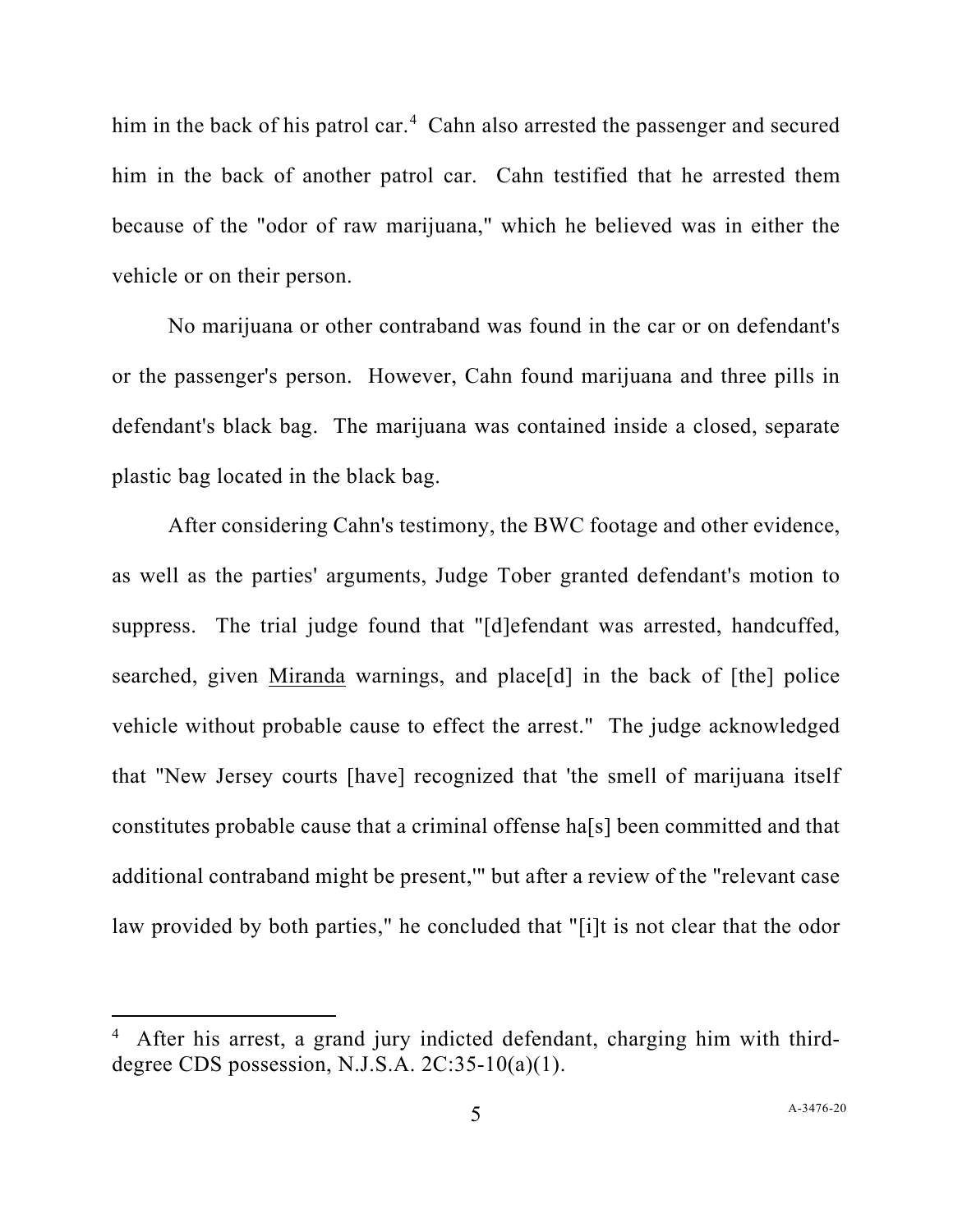of raw marijuana, alone, provides a sufficient basis for probable cause to arrest a person."

The trial judge found it "improper" for Cahn to have "jumped over reasonable suspicion (which would have allowed for a custodial detention) having articulated no more than a smell of raw marijuana emanating from [the vehicle] that was unoccupied at the time." He noted that if Cahn "believed that he had noticed a smell of raw marijuana emanating from the [vehicle], then [he] could have lawfully conducted a probable cause search of the [vehicle]." At that point, the judge observed, "[i]f contraband had been found in the [vehicle], then [Cahn] would have had probable cause to make an arrest," and "[o]nly then would it be possible to search . . . [d]efendant incident to that arrest."

The judge found that, despite Cahn's testimony, "it is unclear at what point . . . Cahn actually smelled the raw marijuana emanating from the vehicle." Moreover, he found that "it appear[ed] that [Cahn] was initially going to treat the single vehicle accident as just an accident and told the sheriff['s] officers they could leave  $\dots$  possibly indicat [ing] that he did not believe criminal activity had occurred." "However, after a brief conversation initiated by Sheriff Russo, [he] change[d] his mind and requested that the sheriff['s] officers remain on[ the ]scene." Accordingly, the judge "surmise[d] that, prior to talking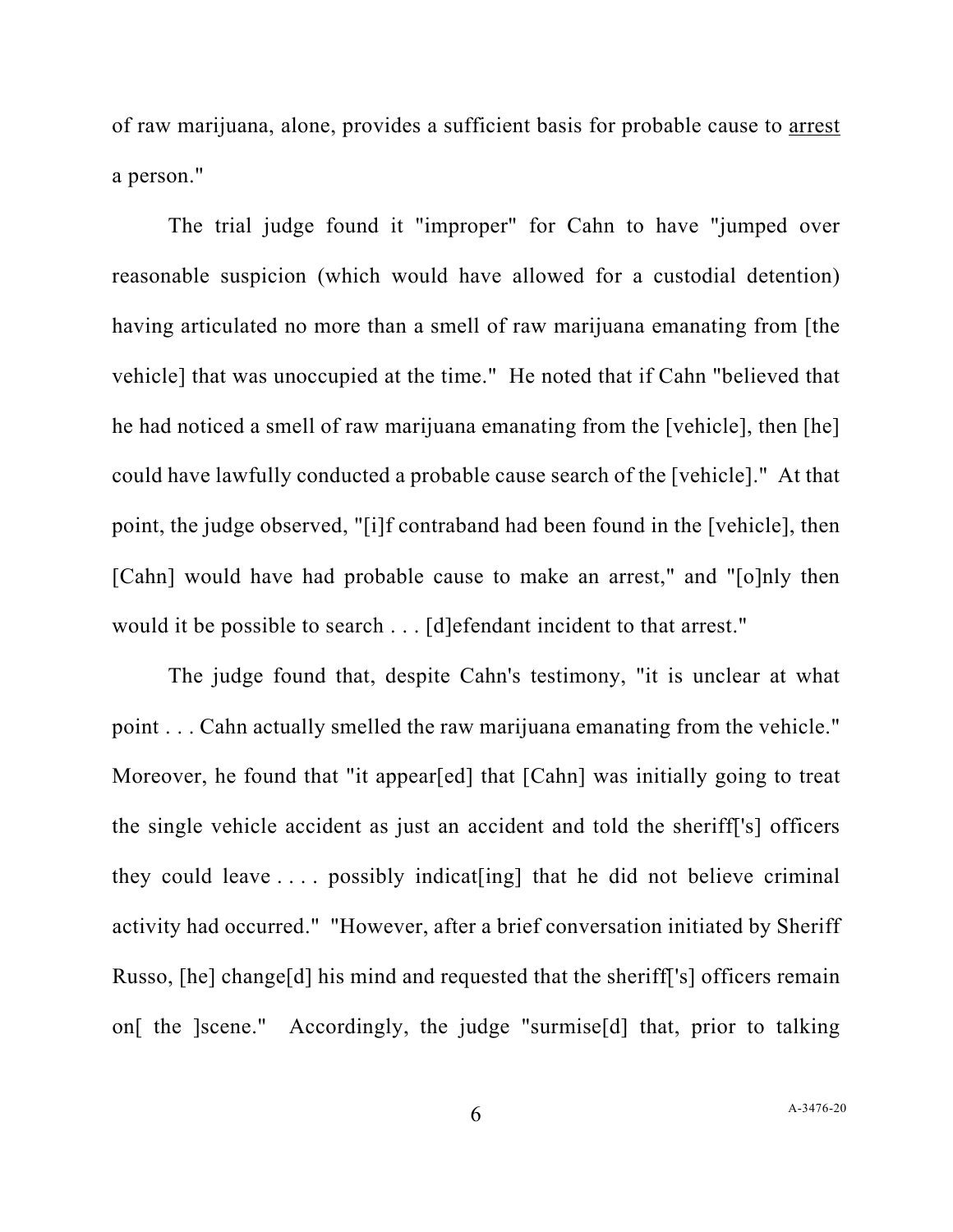with ... Russo, ... Cahn had not independently smelled an odor of raw marijuana."

Judge Tober also found that it was implausible that the marijuana found in the black bag left any aroma of marijuana in the car. He noted again that no contraband or marijuana was found in the vehicle. Instead, it was found in the black bag that was sitting fifteen to twenty feet away from the vehicle. He observed that the black bag was picked up by a sheriff's officer and placed on Cahn's patrol car but "at no time during the interaction [with the black bag] did any . . . officer or . . . Cahn indicate that the source of the odor was emanating from the black bag." According to the judge, "[i]t is simply not tenable that a black bag containing a small amount of raw marijuana which was contained in another plastic bag, left such an odor of raw marijuana in [a vehicle], which had been on the highway for some appreciable amount of time with its doors and rear hatchback open."

Moreover, the judge rejected the State's request to find that defendant was subjected to a custodial detention, rather than an arrest because defendant "was clearly and unequivocally arrested." Indeed, he noted that because Cahn testified that he arrested defendant and conducted a search incident to arrest, and the BWC footage showed that Cahn placed defendant in handcuffs, searched his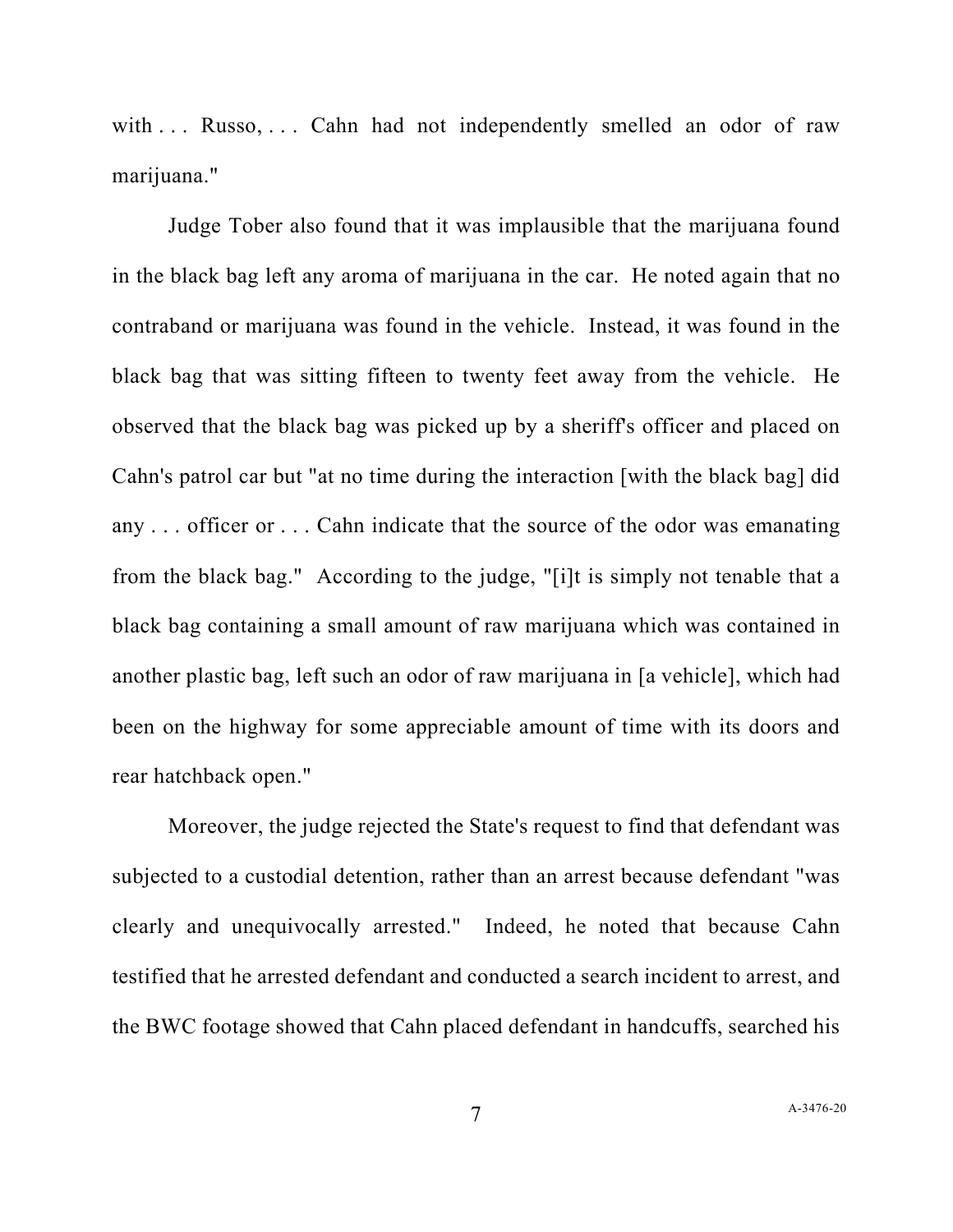pockets, and placed him in his patrol car while reading his Miranda warnings, that "[t]his was an arrest by any measurable standard," "before the recovery of contraband," and "before the search of the [vehicle]."

Based on his finding that Cahn's testimony about smelling raw marijuana was not credible, the judge entered an order granting defendant's motion. This appeal followed.

On appeal, our review of a trial court's decision on a motion to suppress is limited. State v. Gamble, 218 N.J. 412, 424-25 (2014). We defer to the trial court's factual findings unless they are "clearly mistaken" or "so wide of the mark" that the interests of justice require appellate intervention. State v. Elders, 192 N.J. 224, 245 (2007). Because the trial judge observes the character and demeanor of the witnesses at a suppression evidentiary hearing, he is better positioned to determine credibility. State v. Locurto, 157 N.J. 463, 474 (1999). "Video-recorded evidence is reviewed under the same standard." State v. Hagans, 233 N.J. 30, 38 (2018). A "trial court's reliance, in part, on . . . video [evidence does] not extinguish the deference the Appellate Division owe[s] to [its] factual findings." State v. S.S., 229 N.J. 360, 374 (2017) (citing Elders, 192 at 244-45.) "A trial court's interpretation of the law, however, and the consequences that flow from established facts are not entitled to special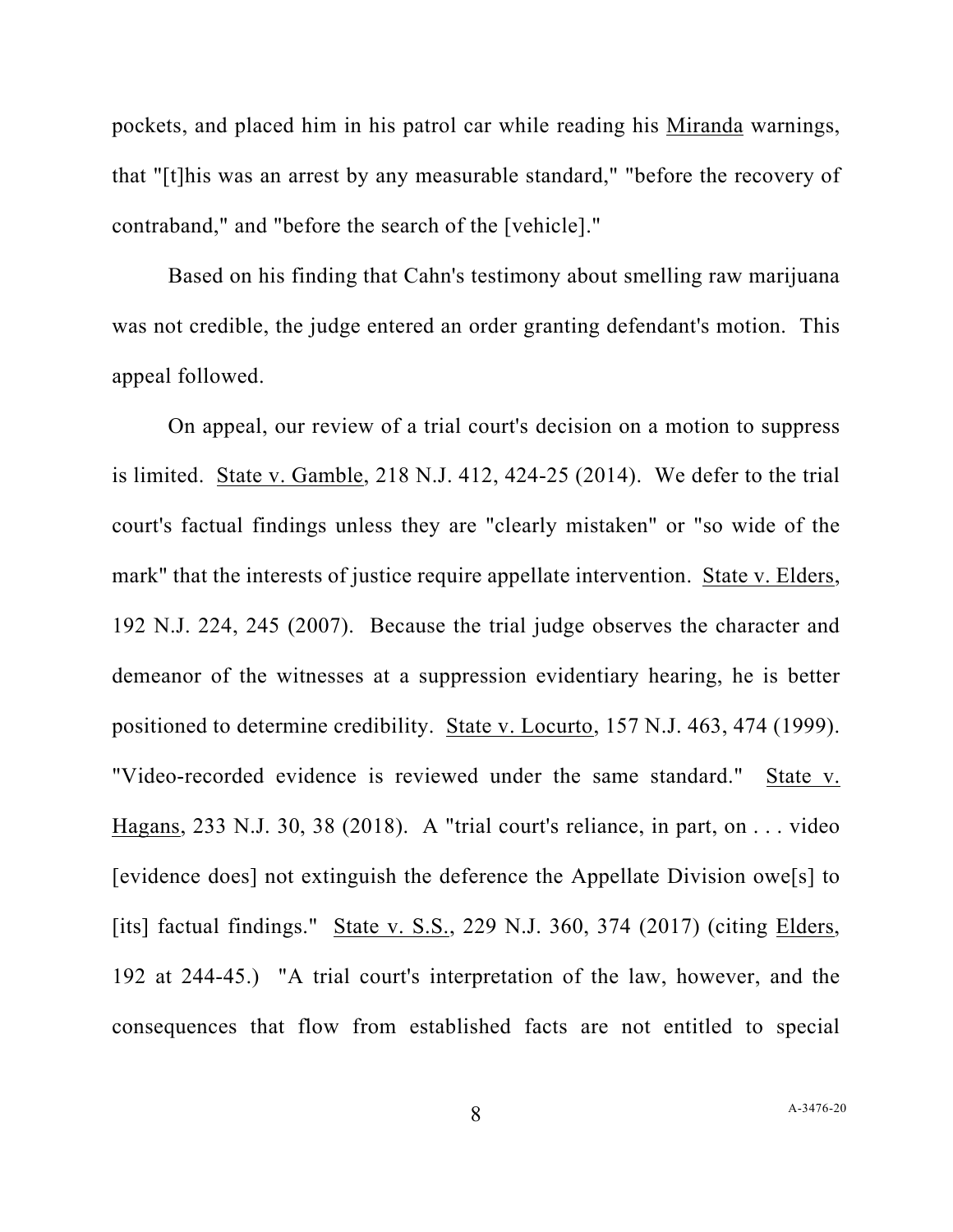deference." State v. Hubbard, 222 N.J. 249, 263 (2015) (citations omitted). As such, "[a] trial court's legal conclusions are reviewed de novo." Ibid.

The starting point in deciding a suppression motion is generally our federal and state constitutions. The Fourth Amendment of the U.S. Constitution and Article I, Paragraph 7 of the New Jersey Constitution provide that "[t]he right of the people to be secure in their persons, houses, papers, and effects, against unreasonable searches and seizures, shall not be violated," and that no warrant shall issue except on probable cause. U.S. Const. amend. IV; N.J. Const. art. 1 par. 7. "The standards for determining probable cause to arrest and probable cause to search are identical." State v. Moore, 181 N.J. 40, 45 (2004). "Probable cause to arrest exists where the facts and circumstances within . . . [the officers'] knowledge and of which they had reasonably trustworthy information [are] sufficient in themselves to warrant a [person] of reasonable caution in the belief that an offense has been or is being committed."  $\underline{Id}$ . at 46 (alterations in original) (quoting Schneider v. Simonini, 163 N.J. 336, 361  $(2000)$ ).

Police officers are precluded from undertaking a warrantless search or seizure unless the search or seizure falls within one of the few exceptions to the warrant requirement. State v. Rodriguez, 172 N.J. 117, 125 (2002). These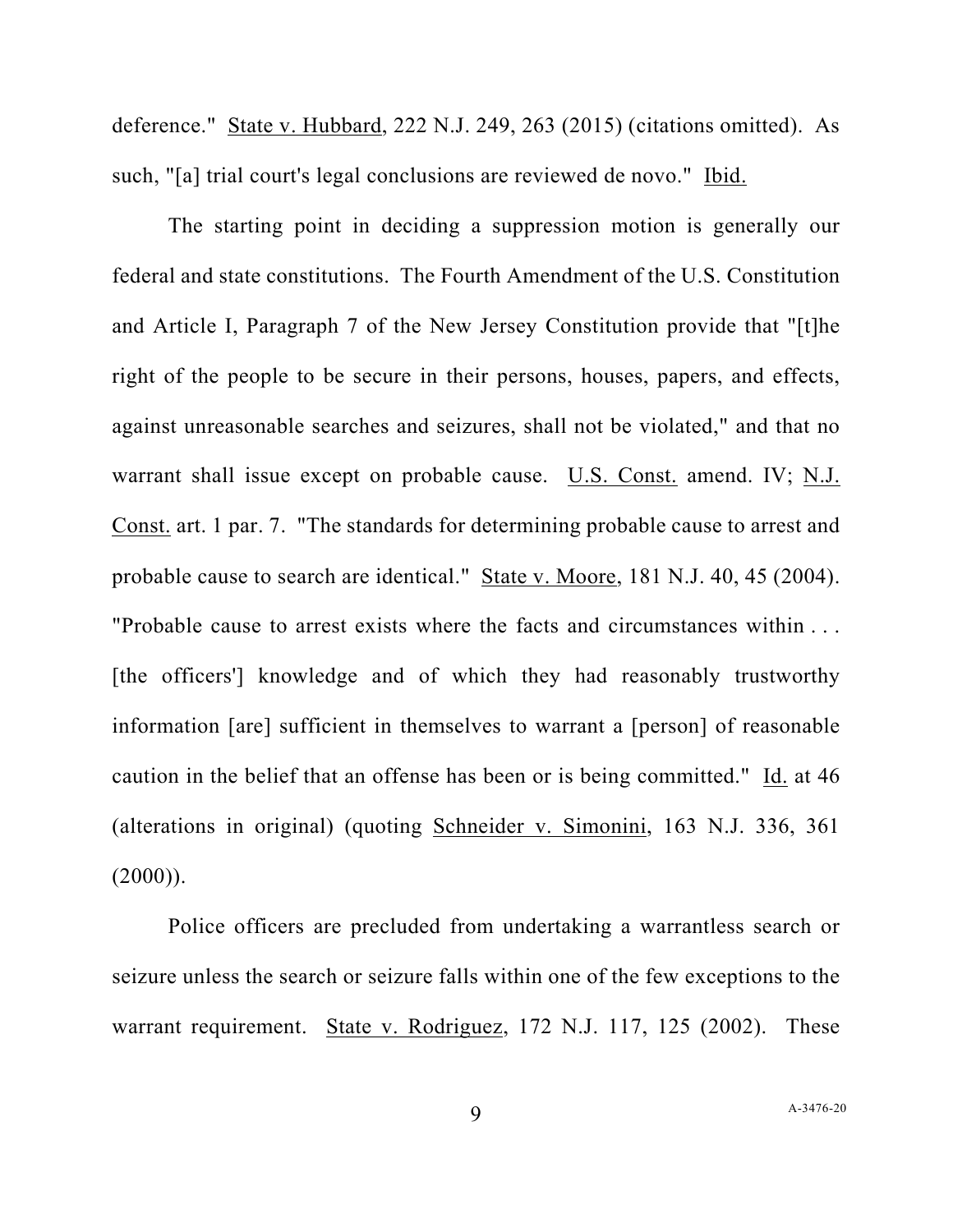exceptions include a search that is incident to a lawful arrest, State v. Minitee, 210 N.J. 307, 318 (2012), or the automobile exception, where a warrantless search of a vehicle is permitted where unforeseeable and spontaneous circumstances give rise to probable cause, and there is some degree of exigency, State v. Witt, 223 N.J. 409, 423-25, 427, 450 (2015). The validity of a search incident to an arrest depends on a lawful arrest based on probable cause. State v. Dangerfield, 171 N.J. 446, 456 (2002). Any "[e]vidence obtained as the fruit of an unlawful search or seizure must be suppressed." State v. Smith, 155 N.J. 83, 100 (1998).

With these constitutional parameters in mind, we turn to the State's argument that Judge Tober ignored case law supporting the validity of an arrest based on odor of marijuana, which would justify a search incident to the arrest. The State contends, the judge "ma[de] assumptions, unsupported by the record, about the circumstances at the scene and dr[ew] factual conclusions to justify suppression of the evidence." Although the State also complains that "the [judge] ma[de] no credibility findings about ... Cahn's testimony," it later concedes that the judge, "question[ed] whether . . . Cahn smelled marijuana" at the time of defendant's arrest and "whether such a small amount of marijuana could emanate a strong enough odor that would linger in the vehicle." The State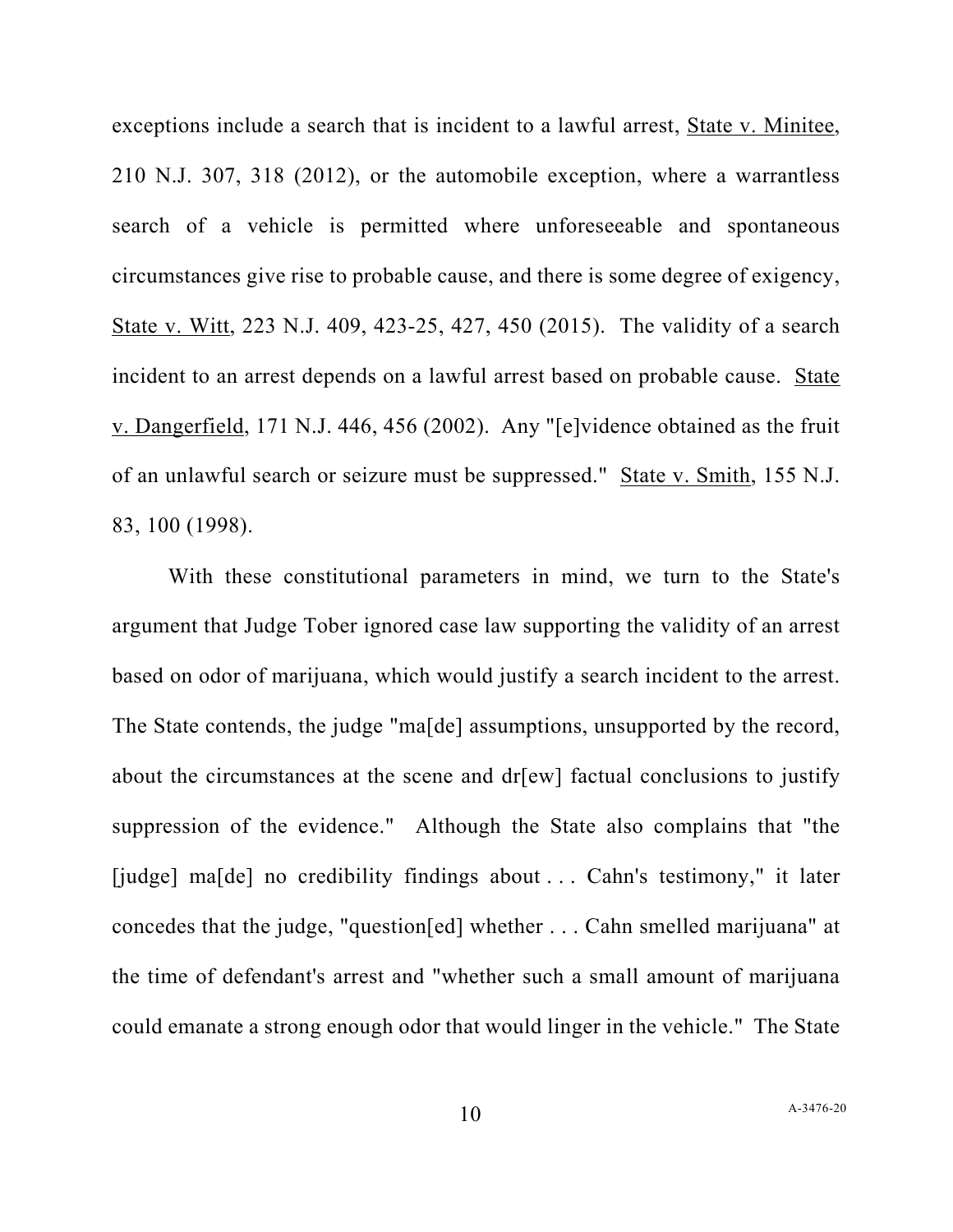concludes that the judge's "application of the law is improper," and therefore, his order should be reversed.

In support, the State relies on State v. Myers, 442 N.J. Super. 287, 297 (App. Div. 2015), for the proposition that "the smell of marijuana itself can suffice to furnish probable cause that a criminal offense has been committed [and gives an officer] the right to arrest defendant for committing an apparent marijuana offense in his presence." It argues that "Myers fully supports an arrest for the odor of marijuana," which was detected at the scene by Cahn and other officers. It insists that a trial judge "cannot in hindsight place itself at the scene and make unsubstantiated conclusions about the smell." The State contends, the trial judge's "focus [should be] on the facts and circumstances leading up to the arrest and search and whether those facts give rise to a well-grounded suspicion that an offense had been committed." It argues that Cahn testified that "he detected the odor of marijuana prior to arresting defendant," and that these facts are "sufficient to support a well-grounded suspicion that an offense was committed. Thus, probable cause existed for the arrest." We disagree.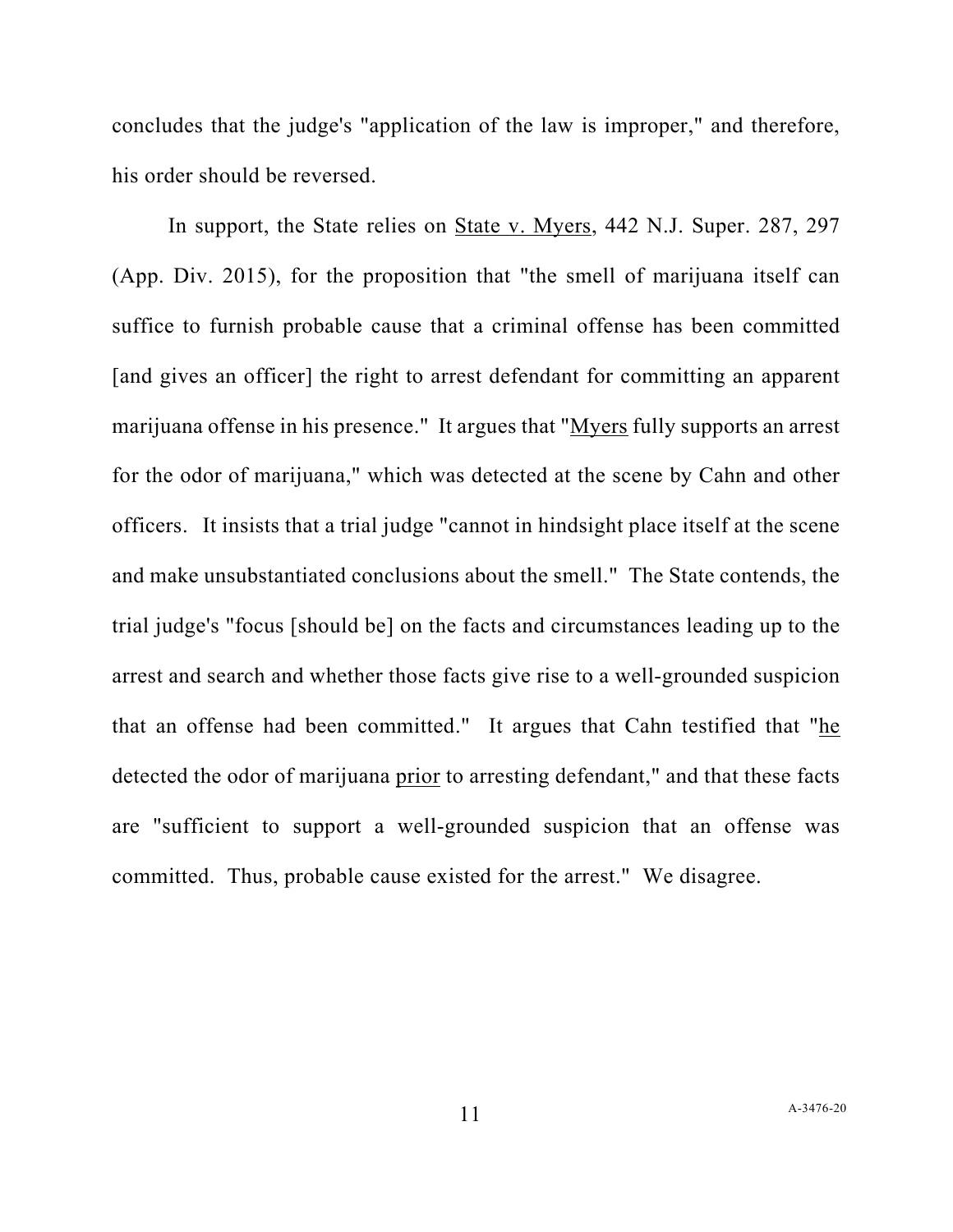Up until the recent change in our law regarding the possession and use of cannabis,<sup>[5](#page-11-0)</sup> the well-established principles adopted by our courts in State v. Nishina, 175 N.J. 502 (2003), State v. Walker, 213 N.J. 281, 290 (2013), and State v. Kahlon, 172 N.J. Super. 331 (App. Div. 1980) recognized the validity of a warrantless search based on a police officer's smell of marijuana prior to an arrest. Those cases authorize the "warrantless search of the persons in the immediate area where the smell [had] emanated." Nishina, 175 N.J. at 516 (alteration in original). Moreover, in Myers, the Court recognized that the "smell of marijuana" gives an officer "the right to arrest . . . for committing an apparent marijuana offense in [an officer's] presence." 442 N.J. Super. at 297. Though the facts underpinning these cases concern the smelling of burnt marijuana, the legal conclusions do not make a distinction between raw or burnt marijuana. Nonetheless, they all rely on the trial judge's finding that the officer's testimony was credible. See, e.g., Nishina, 175 N.J. at 517 (accepting the trial court's "chronology" that the officer did not "immediately smell marijuana"

<span id="page-11-0"></span><sup>&</sup>lt;sup>5</sup> We note that the New Jersey Cannabis Regulatory, Enforcement Assistance, and Marketplace Modernization Act, N.J.S.A. 24:6I-31 to -56 (the Act), became effective on February 22, 2021. Under the Act, an odor of marijuana cannot create a reasonable suspicion or probable cause to conduct a warrantless search. N.J.S.A. 2C:35-10c. Because that limitation is prospective, it is not applicable in this appeal.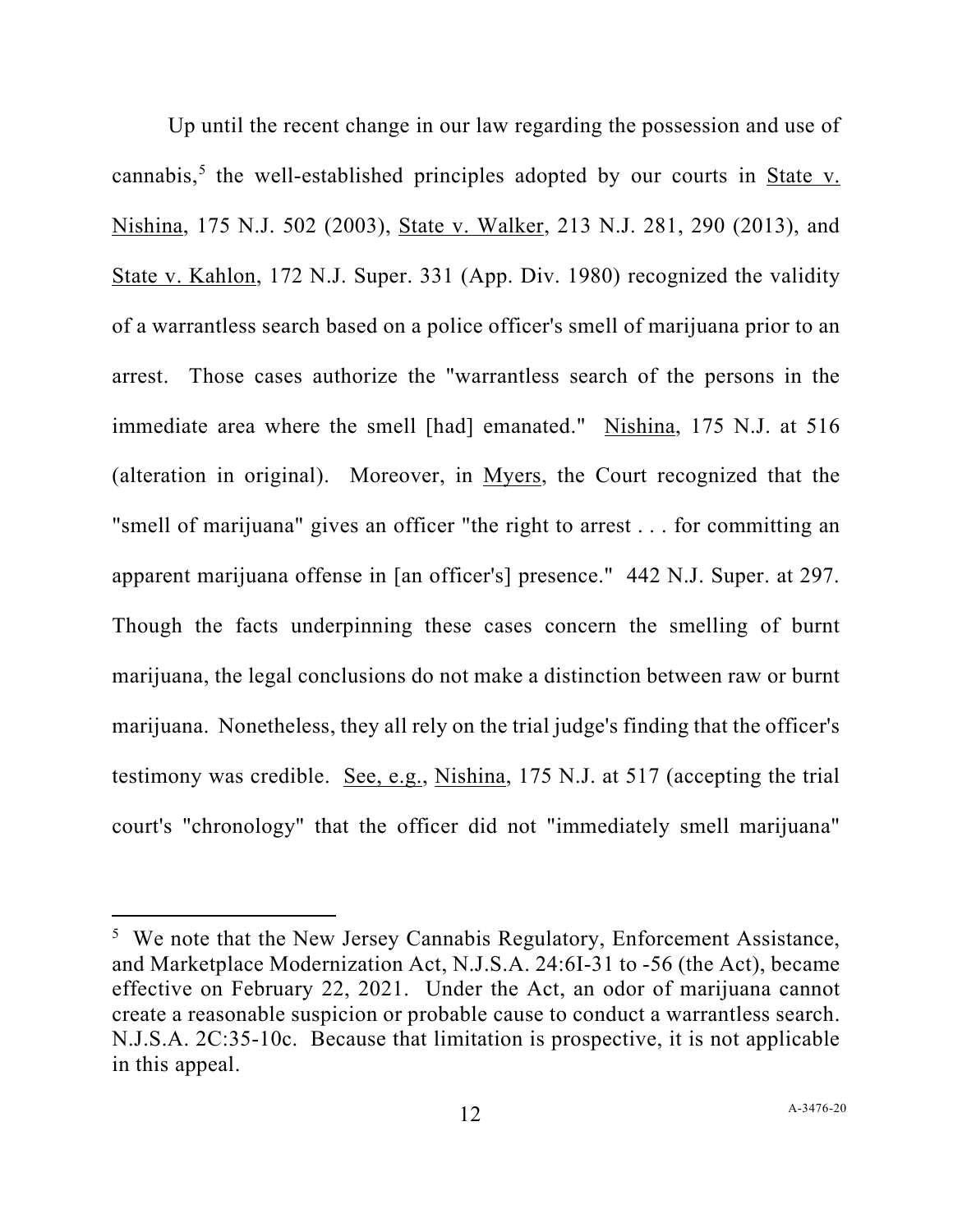because he was a couple of feet away from defendant but thereafter "smelled the drug as the encounter continued").

In the present case, Judge Tober did not credit the officer's testimony that he smelled "raw marijuana" before defendant's warrantless arrest. Contrary to the State's argument, the judge's chronology of events, assessment of Cahn's testimony, and review of BWC footage was within the orbit of his authority, and his explanations for rejecting Cahn's testimony were firmly based on established principles of law. State v. Scriven, 226 N.J. 20, 32-33 (2016) ("[W]e must respect factual findings that are 'supported by sufficient credible evidence' at the suppression hearing, even if we would have made contrary findings had we sat as the motion court.").

"In determining whether there was probable cause to make an arrest, a court must look to the totality of the circumstances and view those circumstances 'from the standpoint of an objectively reasonable police officer.'" State v. Basil, 202 N.J. 570, 585 (2010) (citations omitted) (quoting Maryland v. Pringle, 540 U.S. 366, 371 (2003)). When considering the complete sequence of events—(1) Cahn's initial interaction with defendant and passenger, (2) Cahn telling the sheriff's officers that they could leave the scene potentially leaving him outnumbered, (3) Cahn's brief conversation with Russo where he mentions the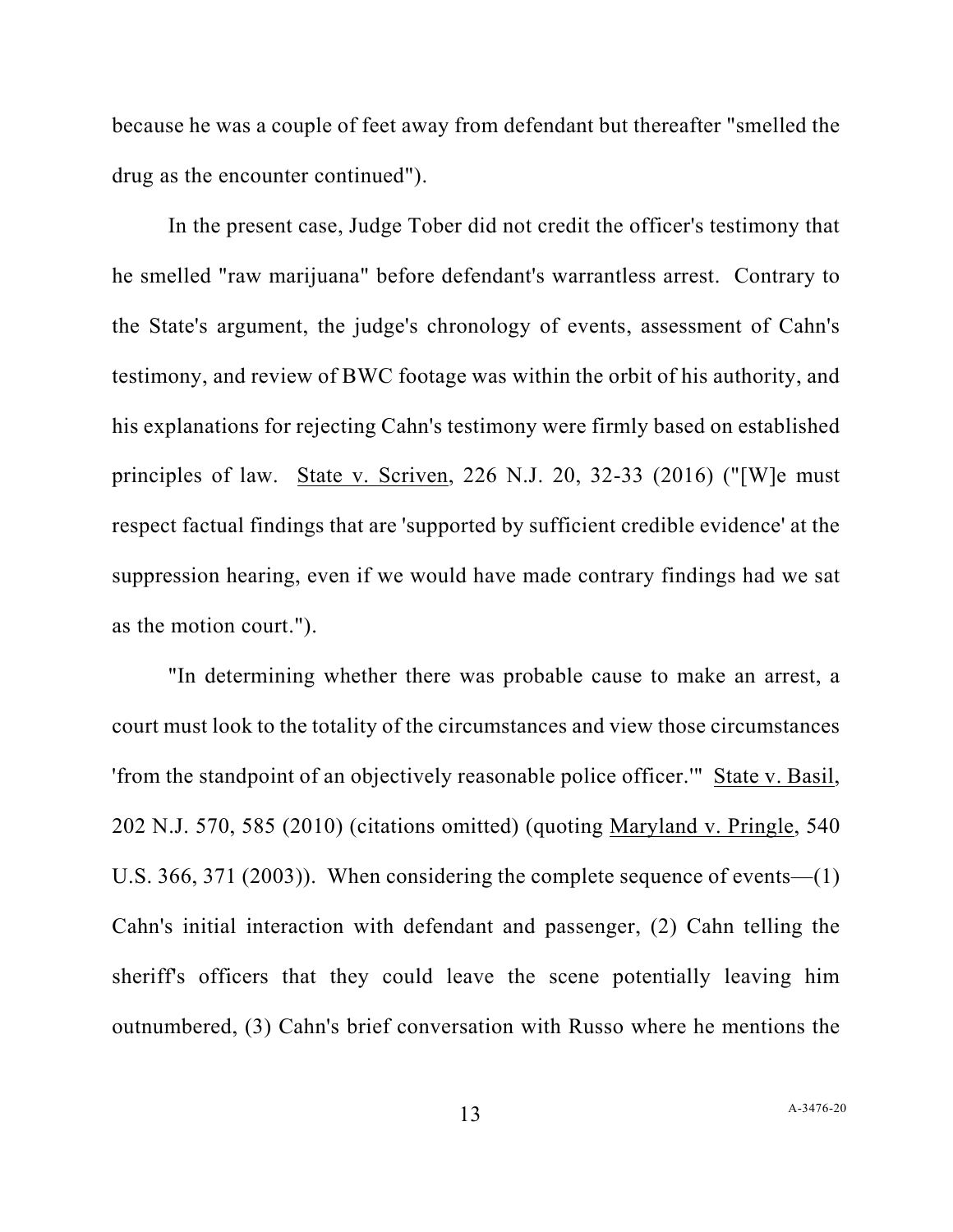"smell [of] marijuana," (4) Cahn's unexplained reversal to have sheriff's officers stay on the scene and going back to his patrol car to request for backup, and (5) when asked for a reason for his request, Cahn going back to defendant's vehicle for a moment and then report "[g]ot odor"—the record demonstrates that prior to Russo mentioning the smell of marijuana, Cahn did not believe that a criminal activity had occurred "in his presence" giving him the "right to arrest" defendant. Myers, 442 N.J. Super. at 297. Instead, up to the time that Russo told him that he smelled marijuana, Cahn's actions indicated that he intended to treat the single car accident as an accident and nothing more.

In addition, neither Cahn nor the sheriff's officers who handled defendant's black bag before or after the arrest indicated that the smell of raw marijuana emanated from the bag. Moreover, there was no indication that Cahn considered defendant, who was near the black bag, as the source of the smell. Indeed, it was only after an extensive search of defendant, his passenger, and the vehicle that Cahn searched the black bag, which was sitting on top of his patrol car after being outside away from the car since before Cahn appeared on the scene, when he finally found a small bag of marijuana wrapped in a plastic bag. It follows that if such small quantity of marijuana was emanating such a strong smell, the black bag would have been the subject of the initial search. As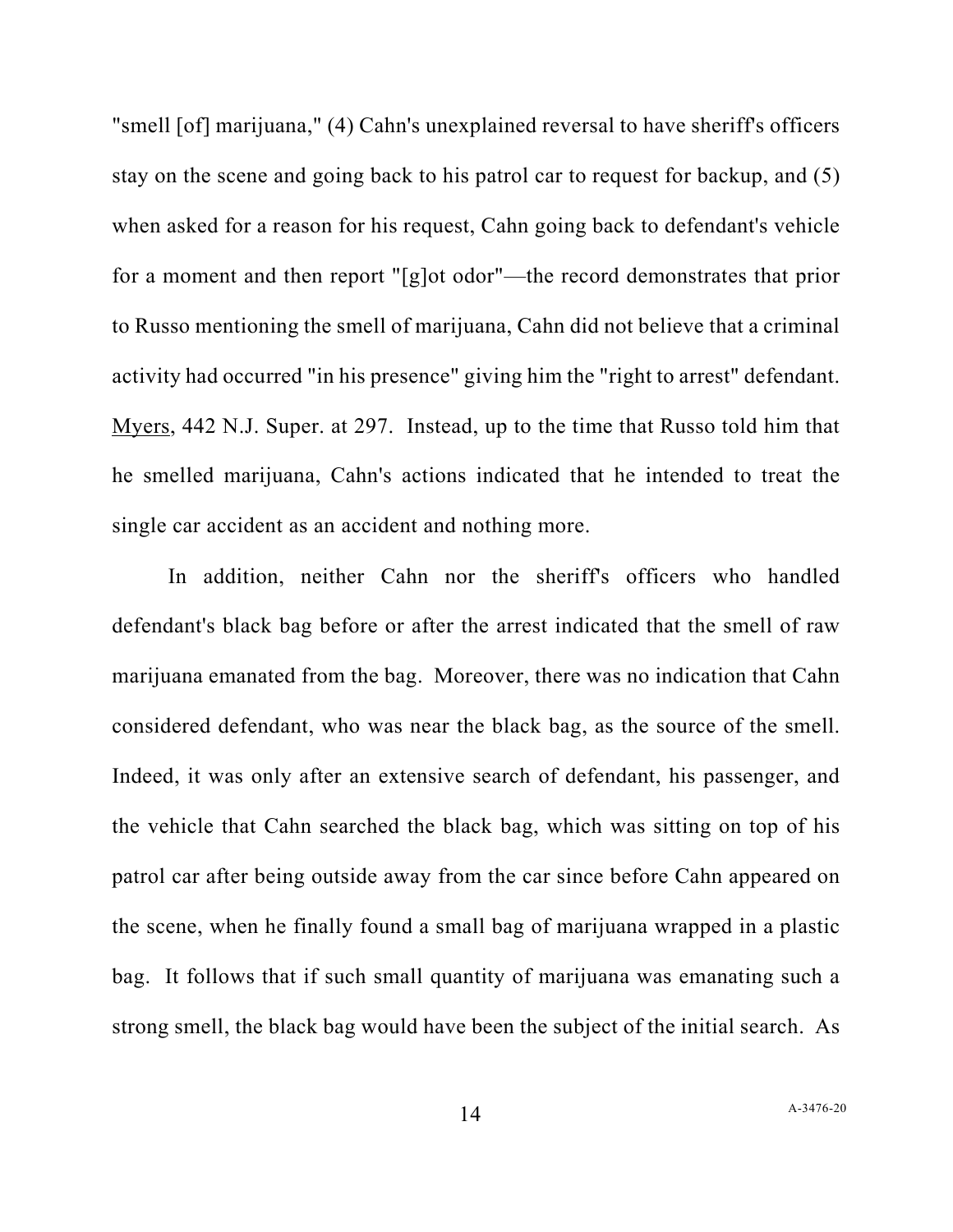Judge Tober found, despite Cahn's training in detecting the odor of marijuana, it strained credulity that Cahn could have smelled such small quantity of marijuana that was located fifteen to twenty feet away from the vehicle wrapped in a plastic bag that was located within the black bag that had been sitting outside since his arrival, if not sooner.

Accepting as we must the judge's credibility determination and findings of fact that are amply supported by the evidence, we have no cause to disturb Judge Tober's conclusion that the State did not meet its burden to prove the search of the bag was lawful under the circumstances. Based on the trial judge's findings and taking into consideration the totality of circumstances before defendant's arrest, we agree with Judge Tober's conclusion that Cahn did not have probable cause to arrest defendant and therefore no cause to search the black bag.

Had the judge found Cahn's explanation credible, it would have supported defendant's arrest and seizure of the bag. See Dangerfield, 171 N.J. at 457. Even defendant concedes as much. But, again, the judge did not make that finding. Instead, he found Cahn's explanation incredible.

We find no merit to the State's additional argument that there was probable cause to search the vehicle and its occupants, including the black bag, under the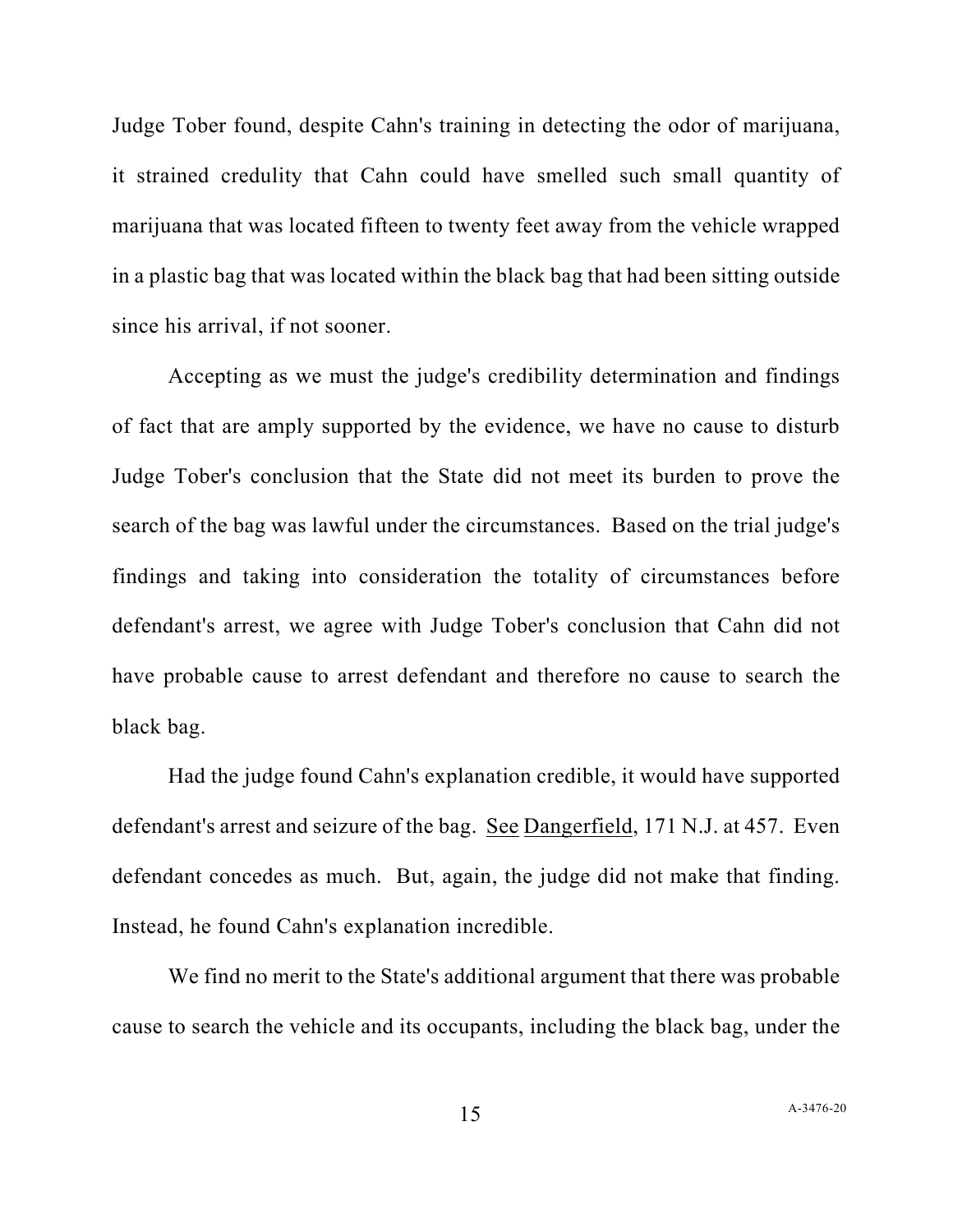automobile exception to the warrant requirement. It cites, State v. Alston, 88 N.J. 211 (1981), to support the proposition that "our Supreme Court held that roadside searches are permissible when supported by probable cause and police do not know the facts giving rise to the probable cause beforehand" and only limits a warrantless search when the officer "elect[s] to tow a vehicle back to headquarters." According to the State, under "Witt and Alston roadside searches are permissible" because the Witt Court held that it "made clear in Alston that merely because 'the particular occupants of the vehicle may have been removed from the car, arrested, or otherwise restricted in their freedom of movement, police were not required to secure a warrant.'"

According to the State, Alston's rule is only limited by an officer's decision to "tow a vehicle back to headquarters," which triggers the necessity for a warrant. It contends that it is within the "police discretion" to decide whether to tow a vehicle and then secure a warrant or conduct a roadside search, "provided [that] Witt's standard is met." It reasons that, "[c]ourts are not suited to second guess those determinations and the well-established case law makes clear that either is allowed." It further argues that the trial judge "scrutinize[d] decisions made by . . . Cahn that were entirely in his discretion and completely irrelevant to the legality of the search."